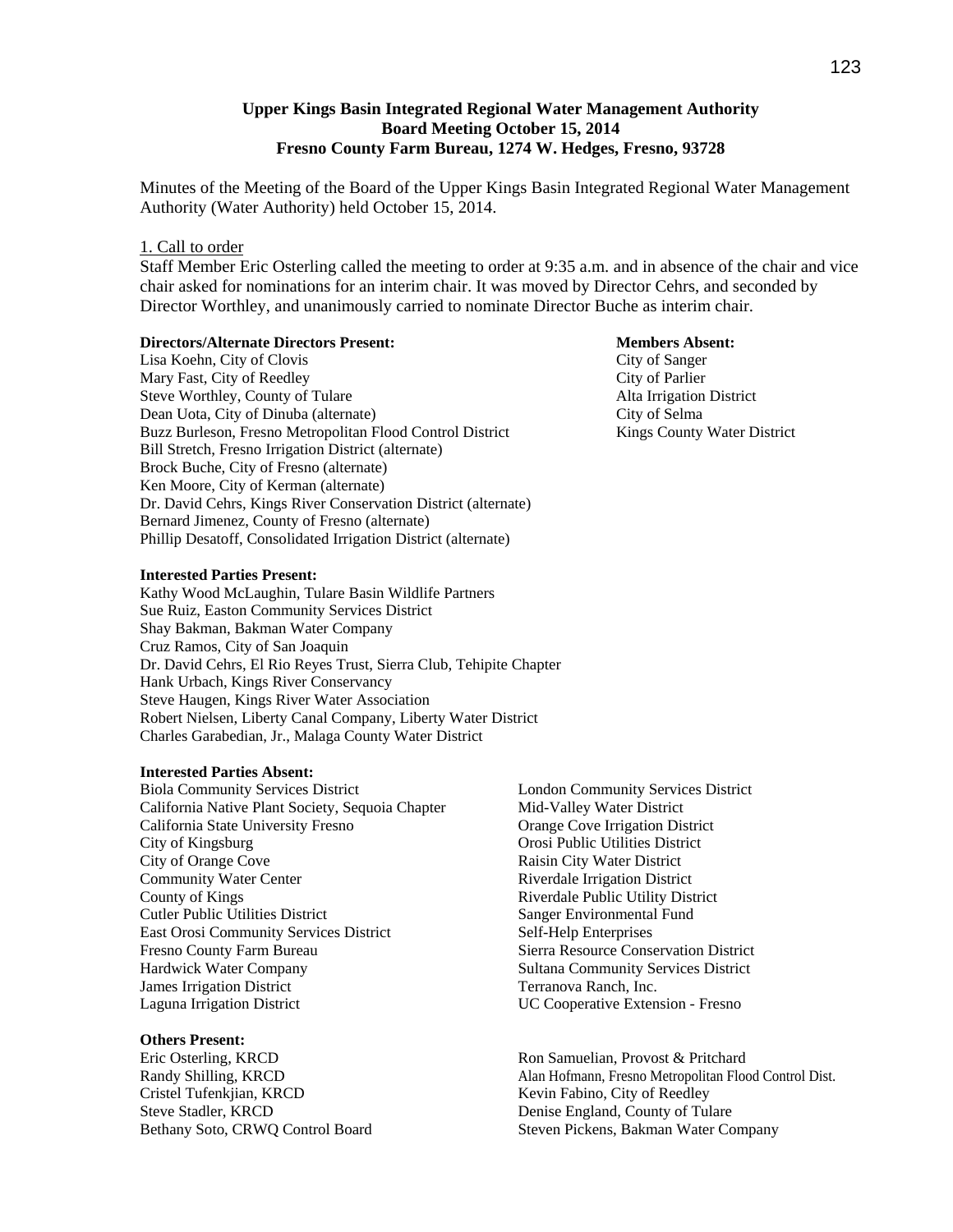## 2. Addition to or Deletion from the Agenda None

3. Public Presentations

## None

4. Approval of Minutes of the May 30, 2014 special meeting and July 16, 2014 meeting It was moved by Director Desatoff, seconded by Director Cehrs, that the minutes of the May 30, 2014 special meeting and July 16, 2014 meeting of the Board of Directors be approved as presented.

# 5. Member Interested Party Report

Interested Party Member Steve Haugen presented an update on Kings River water conditions. Haugen reported that current storage in Pine Flat Reservoir was approximately 114,000 acre feet. Haugen reported that the current inflow was 93 cubic feet per second (cfs) Haugen stated that it has been a number of years since the inflow was below 100 cfs. Current release out of Pine Flat Dam was 250 cfs. Haugen reported that for Water Year 2013/14 the runoff totaled 536,916 acre feet that was the  $4<sup>th</sup>$ driest year on record. April-July runoff was 405,898 acre feet, which was 33 percent of average.

# 6. Advisory Committee Report

Advisory Committee Chair Brock Buche provided a report on Advisory Committee activities. Buche reported that the Advisory Committee met on September 17. Buche stated that the Advisory Committee discussed working on the measurable objectives of the Kings Basin IRWMP including the goal to achieve groundwater sustainability. Buche reported that the Advisory Committee also discussed identifying goals for the Advisory Committee for the fiscal year.

# 7. Staff Reports

*Planning and Implementation Contracts* – Osterling reported on the status of planning and implementation contracts. Osterling referred to the contracts matrix included in the agenda packet for updates on specific projects. Osterling reported that Prop. 84 Round 2 Implementation grant is moving forward and that a contract with the state has been signed. Osterling reported that under the California Water Foundation grant, the outreach component is almost completed. The final deliverable is the October 29 Symposium. Regarding the model update, work includes calibration of the water budget. Osterling reported that the well installation project is working on bid documents for well drillers. Osterling reported that the Water Authority's application for the Prop. 84 2014 Drought Grant Solicitation was unsuccessful. Osterling noted that the Tulare Lake funding area was highly competitive with limited funds available. Osterling reported that a letter was submitted on behalf of the KBWA to DWR asking for clarification on the scoring of the Drought Solicitation applications.

*Inter-regional and Statewide Coordination* – Osterling reported that in the most recent Tulare Basin IRWM monthly inter-regional, discussions centered on the 2014 Drought Grant Solicitation. Osterling reported that he provided information regarding KBWA projects to the California Farm Water Coalition for their website. The Coalition is promoting the passage of Prop.1 by highlighting potential projects that could be funded by the Water Bond.

*Public Information* – Tufenkjian reported on the upcoming Groundwater Land Use Symposium including an overview of the agenda and the current registration for the event.

*Legislation –* Tufenkjian reported that the Advisory Committee recommended that the Board conduct a workshop on the Sustainable Groundwater Management Act. Tufenkjian reported that a tentative date has been set for November 7.

# *Other –* No report

# 8. Kings Basin IRWMP Measurable Objectives Update

Osterling reported on the presentation made by Ronnie Samuelian, Provost & Pritchard, to the Advisory Committee including the development of a pie chart that shows categories of how the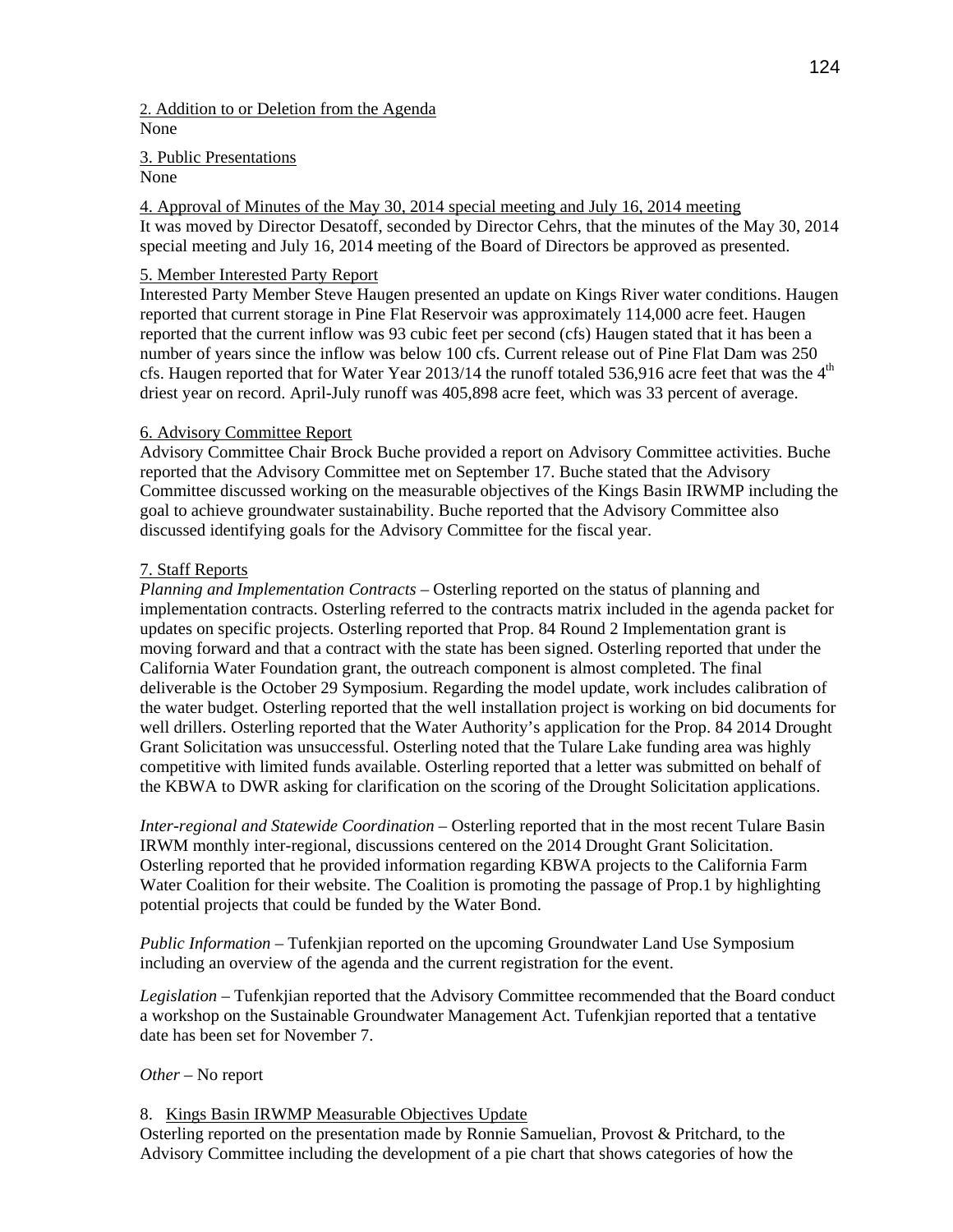Authority will achieve the objective to eliminate the groundwater overdraft in 20 years. The Advisory Committee recommended that the Project Work Group meet to discuss this issue. Osterling reported that the Kings Basin's IRMWP includes a requirement to report on the progress of the stated objectives each year in an annual report for the water year. Osterling reviewed an attachment of the measurable objectives and asked members present to review the objectives and provide any project information back to him. Osterling reported that the Authority has a contract with Provost & Pritchard to complete the Authority's annual report.

# 9. Consider Recommendation by Advisory Committee to approve Lanare Community Services District as an Interested Party

Tufenkjian reported that a letter and New Member/Interested Party Questionnaire was received from Lanare Community Services District requesting to join the Water Authority as an Interested Party. Lanare has appointed Board Member Francisco Ramirez as their Representative and Board Member Enedina Sanchez as their Alternate. Tufenkjian reported that the Advisory Committee recommends to the Board that they approve the request by Lanare Community Services District to join the Water Authority as an Interested Party. It was moved by Director Jimenez, and seconded by Director Fast and unanimously carried to approve Lanare Community Services District as an Interested Party.

# 10. Request to modify theIRWMP Project List

Osterling reported that Kings River Conservation District has requested that the Coehlo and Gragnani Wetlands Recharge Project be added to the Project List. Osterling reported that this project will reconfigure the Coehlo and Gragnani Wetlands sites to facilitate additional recharge. Osterling reported that the Advisory Committee recommended that the project be added to the Project List. It was moved by Director Worthley, and seconded by Director Jimenez, and unanimously carried that the Coehlo and Gragnani Wetlands Recharge Project be added to the Project List.

# 11. Consider Recommendation by Advisory Committee to Adopt Resolution in Support of Water Bond

Tufenkjian asked that the Board consider the recommendation by the Advisory Committee to adopt the resolution included in the agenda packet in support of Proposition 1 - The Water Quality, Supply and Infrastructure Improvement Act of 2014. Tufenkjian provided an overview of the components of the Bond including possible funding categories for the region. It was moved by Member Burleson, seconded by Member Moore and unanimously carried that the Board adopt Resolution No. 14-02 Support of Proposition 1 - The Water Quality, Supply and Infrastructure Improvement Act of 2014.

# 12. Request to approve quarterly financial reports

Staff Member Randy Shilling provided an overview of the quarterly financial reports for the period July 1 – September 30, 2014 included in the agenda packet. Shilling reported that the Mini 50 grant was received at the end of the fiscal year creating a surplus. It was moved by Director Worthley, and seconded by Director Burleson, and unanimously carried to approve the quarterly financial reports and to adjust the fiscal year 2015 budget to remove the Mini 50 grant revenue and expenses.

# 13. Other items for discussion or reporting

Director Koehn reported that DWR will be conducting a training for DACs on November 6 in the City of Clovis. Ronnie Samuelian reported that a draft annual report will be distributed in a month and a final will be presented to the Board for approval at their January meeting. Samuelian reported that a water energy grant program was announced by DWR. The deadline is December 9.

14. Next meeting date: January 21, 2015 at 9:30 am, at the Fresno County Farm Bureau Interim Chair Buche reported that the next regularly scheduled meeting is on January 21 at the Fresno County Farm Bureau office. There being no further business, Interim Chair Buche adjourned the meeting at 11:06 am.

Respectfully submitted,